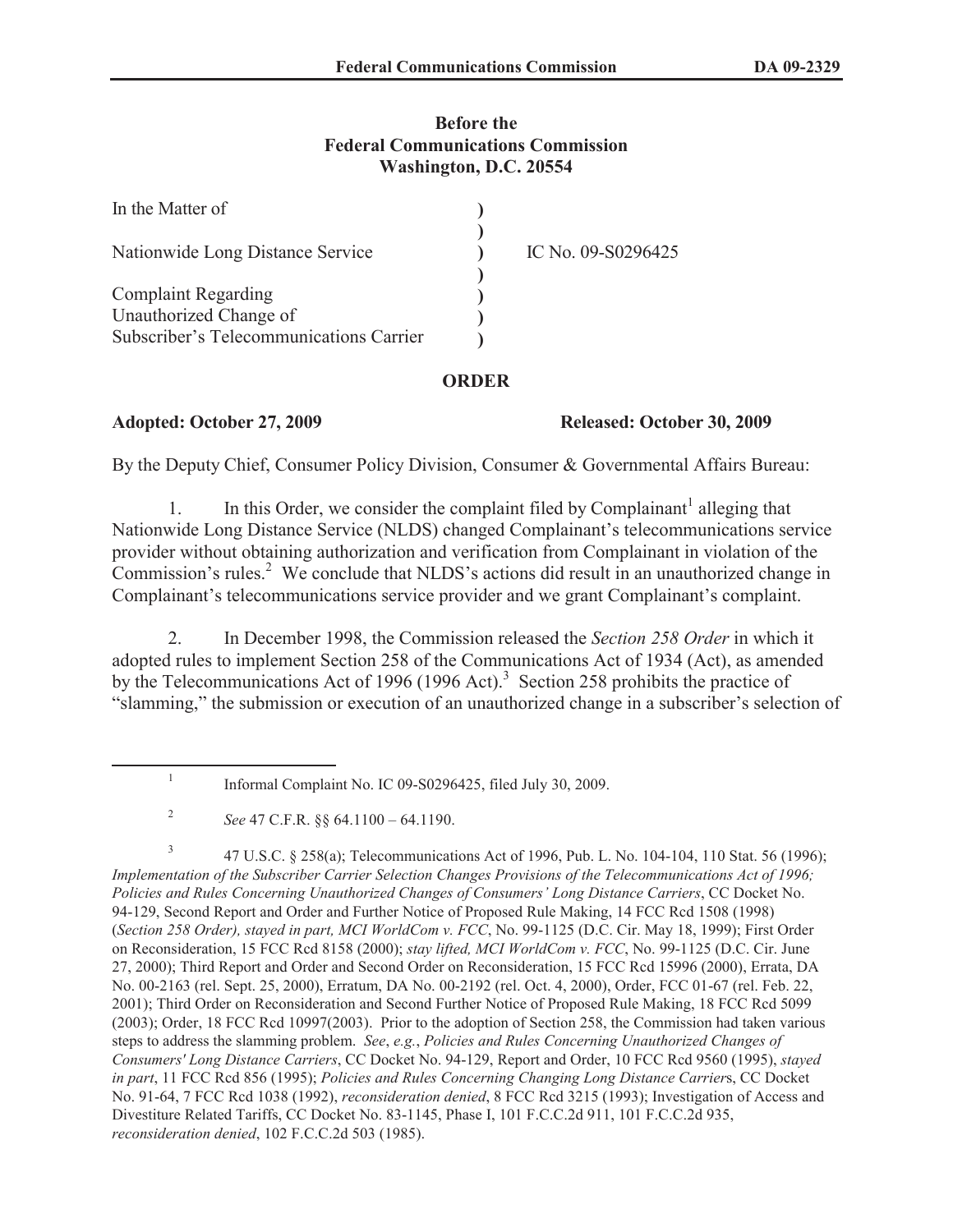a provider of telephone exchange service or telephone toll service.<sup>4</sup> In the *Section 258 Order*, the Commission adopted aggressive new rules designed to take the profit out of slamming, broadened the scope of the slamming rules to encompass all carriers, and modified its existing requirements for the authorization and verification of preferred carrier changes. The rules require, among other things, that a carrier receive individual subscriber consent before a carrier change may occur.<sup>5</sup> Pursuant to Section 258, carriers are absolutely barred from changing a customer's preferred local or long distance carrier without first complying with one of the Commission's verification procedures.<sup>6</sup> Specifically, a carrier must: (1) obtain the subscriber's written or electronically signed authorization in a format that meets the requirements of Section 64.1130 ; (2) obtain confirmation from the subscriber via a toll-free number provided exclusively for the purpose of confirming orders electronically; or (3) utilize an independent third party to verify the subscriber's order.<sup>7</sup>

3. The Commission also has adopted liability rules. These rules require the carrier to absolve the subscriber where the subscriber has not paid his or her bill. In that context, if the subscriber has not already paid charges to the unauthorized carrier, the subscriber is absolved of liability for charges imposed by the unauthorized carrier for service provided during the first 30 days after the unauthorized change. $8\text{ }$  Where the subscriber has paid charges to the unauthorized carrier, the Commission's rules require that the unauthorized carrier pay 150% of those charges to the authorized carrier, and the authorized carrier shall refund or credit to the subscriber 50% of all charges paid by the subscriber to the unauthorized carrier.<sup>9</sup> Carriers should note that our actions in this order do not preclude the Commission from taking additional action, if warranted, pursuant to Section 503 of the Act.<sup>10</sup>

4. We received Complainant's complaint on July 30, 2009, alleging that Complainant's telecommunications service provider had been changed from AT&T, Inc. (AT&T) to NLDS without Complainant's authorization. Pursuant to Sections 1.719 and 64.1150 of our rules,  $^{11}$  we notified NLDS of the complaint and NLDS responded on August 18, 2009.<sup>12</sup>

4 47 U.S.C. § 258(a).

5 *See* 47 C.F.R. § 64.1120.

7 *See* 47 C.F.R. § 64.1120(c). Section 64.1130 details the requirements for letter of agency form and content for written or electronically signed authorizations. 47 C.F.R. § 64.1130.

8 *See* 47 C.F.R. §§ 64.1140, 64.1160. Any charges imposed by the unauthorized carrier on the subscriber for service provided after this 30-day period shall be paid by the subscriber to the authorized carrier at the rates the subscriber was paying to the authorized carrier at the time of the unauthorized change. *Id.*

9 *See* 47 C.F.R. §§ 64.1140, 64.1170.

<sup>10</sup> *See* 47 U.S.C. § 503.

<sup>11</sup> 47 C.F.R. § 1.719 (Commission procedure for informal complaints filed pursuant to Section 258 of the Act); 47 C.F.R. § 64.1150 (procedures for resolution of unauthorized changes in preferred carrier).

<sup>6</sup> 47 U.S.C. § 258(a).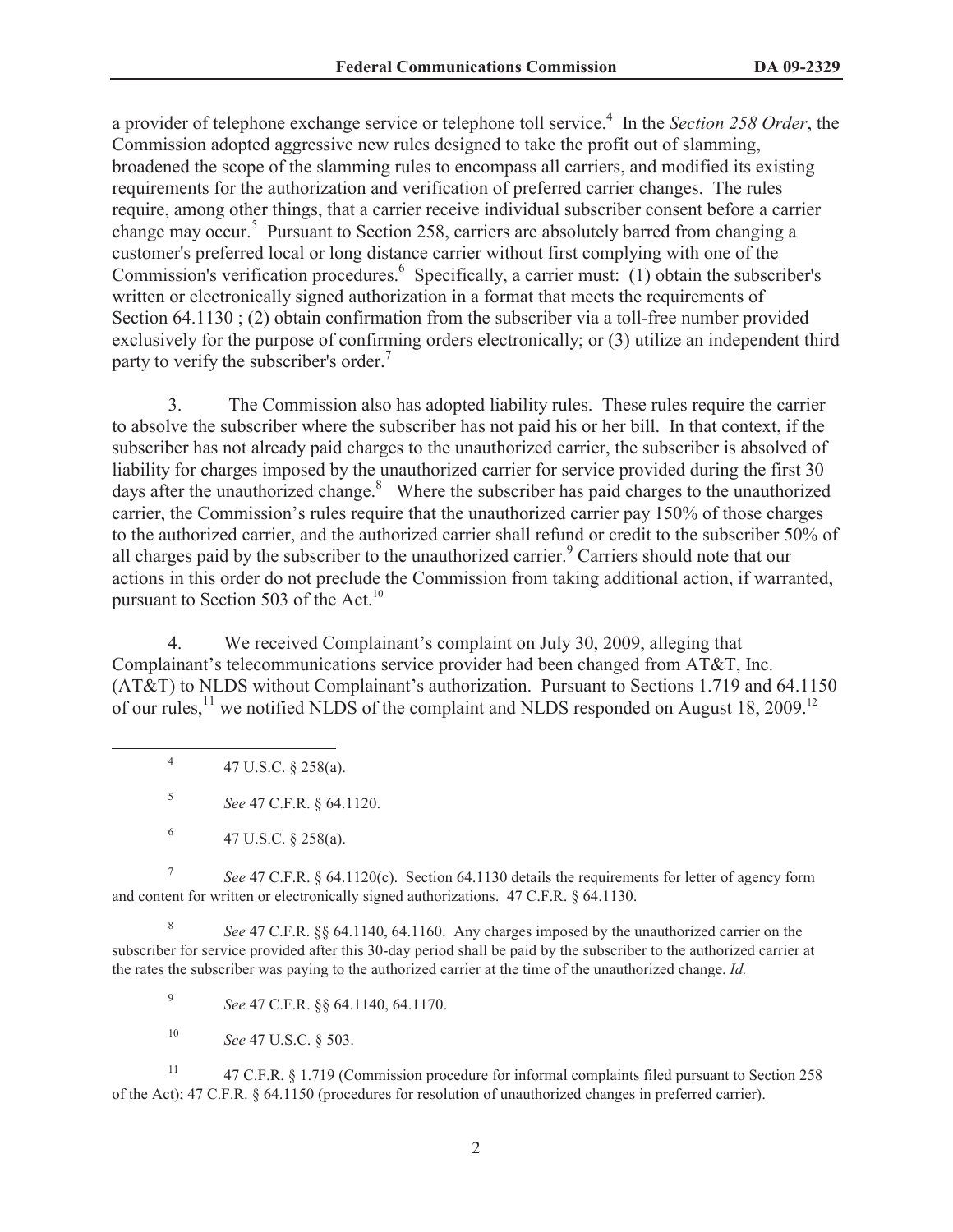NLDS states that authorization was received and confirmed through third party verification (TPV). The Commission's rules state that the verifier may not make any misleading description of the transaction.<sup>13</sup> We have reviewed the TPV submitted with NLDS's response and find that NLDS's verifier, however, stated, "I just need a minute of your time to verify and confirm your account information." The purpose of the call is to obtain verification and authorization to switch carriers, and not to "verify and confirm account information." Therefore, we find that NLDS's actions resulted in an unauthorized change in Complainant's telecommunications service provider and we discuss NLDS's liability below.<sup>14</sup>

5. Pursuant to Section 64.1170(b) our rules, NLDS must forward to AT&T an amount equal to 150% of all charges paid by the subscriber to NLDS along with copies of any telephone bills issued from NLDS to the Complainant.<sup>15</sup> Within ten days of receipt of this amount, AT&T shall provide a refund or credit to Complainant in the amount of 50% of all charges paid by Complainant to NLDS. Complainant has the option of asking AT&T to re-rate NLDS charges based on AT&T rates and, on behalf of Complainant, seek from NLDS, any rerated amount exceeding 50% of all charges paid by Complainant to NLDS. AT&T must also send a notice to the Commission, referencing this Order, stating that is has given a refund or credit to Complainant. <sup>16</sup> If AT&T has not received the reimbursement required from NLDS within 45 days of the release of this Order, AT&T must notify the Commission and Complainant accordingly. AT&T also must notify the Complainant of his or her right to pursue a claim against NLDS for a refund of all charges paid to NLDS.<sup>17</sup>

6. Accordingly, IT IS ORDERED that, pursuant to Section 258 of the Communications Act of 1934, as amended, 47 U.S.C. § 258, and Sections 0.141, 0.361 and 1.719 of the Commission's rules, 47 C.F.R. §§ 0.141, 0.361, 1.719, the complaint filed by Complainant against NLDS IS GRANTED.

7. IT IS FURTHER ORDERED that, pursuant to Section 64.1170(b) of the Commission's rules, 47 C.F.R.  $\frac{64.1170(b)}{b}$ , that NLDS must forward to AT&T an amount equal to 150% of all charges paid by the subscriber along with copies of any telephone bills issued from the company to the Complainant within ten (10) days of the release of this order.

(Continued from previous page)

<sup>13</sup> *See* 47 U.S.C. § 64.1120(c)(3)(iii).

<sup>14</sup> If Complainant is unsatisfied with the resolution of this complaint, Complainant may file a formal complaint with the Commission pursuant to Section 1.721 of the Commission's rules, 47 C.F.R. § 1.721. Such filing will be deemed to relate back to the filing date of Complainant's informal complaint so long as the formal complaint is filed within 45 days from the date this order is mailed or delivered electronically to such Complainant. *See* 47 C.F.R. § 1.719.

15 See 47 C.F.R.  $\S$  64.1170(b)(1)(2).

<sup>16</sup> *See* 47 C.F.R. § 64.1170(c).

<sup>17</sup> *See* 47 C.F.R. § 64.1170(e).

<sup>12</sup> NLDS's Response to Informal Complaint No. 09-S0296425, received August 18, 2009.